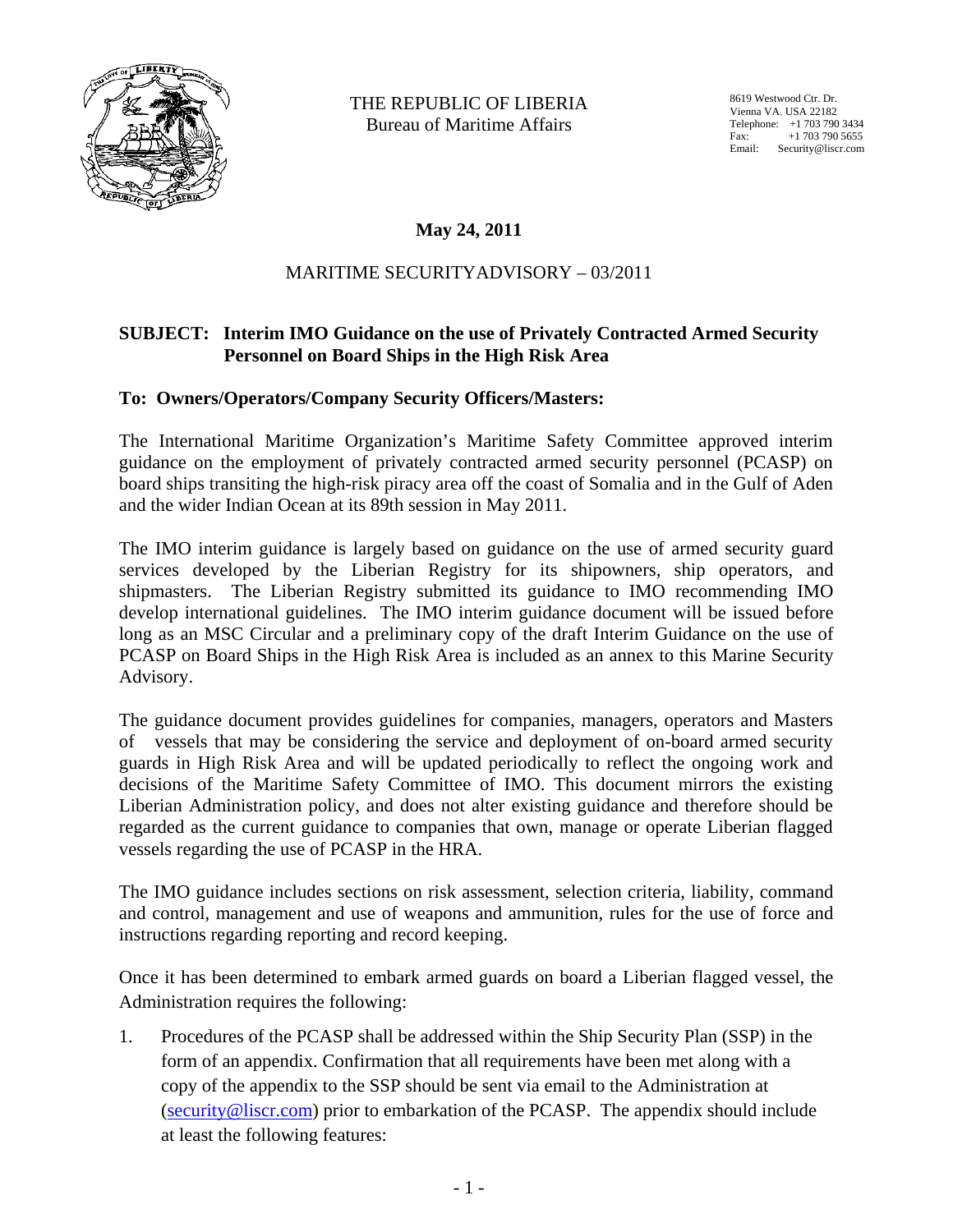- Procedures pertaining to application of additional anti-piracy measures
- Watch keeping and vigilance
- Communication procedures with the PCASP
- Use of defensive measures
- Use of passive/non-lethal devices
- Authority of the Master (PCASP embarked on the vessel are at all times subject to the overriding authority of the vessel's Master)
- Activation of PCASP and the risk of escalation
- 2. Appropriate measure must be taken to verify the credibility, experience and past experience of the company providing armed security services, the experience and capabilities of their personnel and their preparedness for the mission at hand, including verification of piracy prevention and weapons training, adequate equipment and ongoing maintenance of weapons and ammunition to assure safety and functionality.
- 3. Accommodations and sufficient safety equipment must be available to the members of the security team and a safe and secure location be provided to store ammunition and firearms.
- 4. It is the shipowners responsibility to verify the PCASP's ability to work and cooperate with the crew on board to assure the safety of the vessel.
- 5. It must be verified that there is a 'Rules for the Use of Force' document in place, as part of the contract between the operator and the contracted security company.
- 6. The crew and officers must receive training and be fully familiar with the Best Management Practices (BMP) to deter and prevent piracy.

For more information please contact the Security Department at telephone + 1 703 790 3434, email security@liscr.com; LISCR Duty Officer + 1 703 963 6216, email dutyofficer@liscr.com

\* \* \* \* \*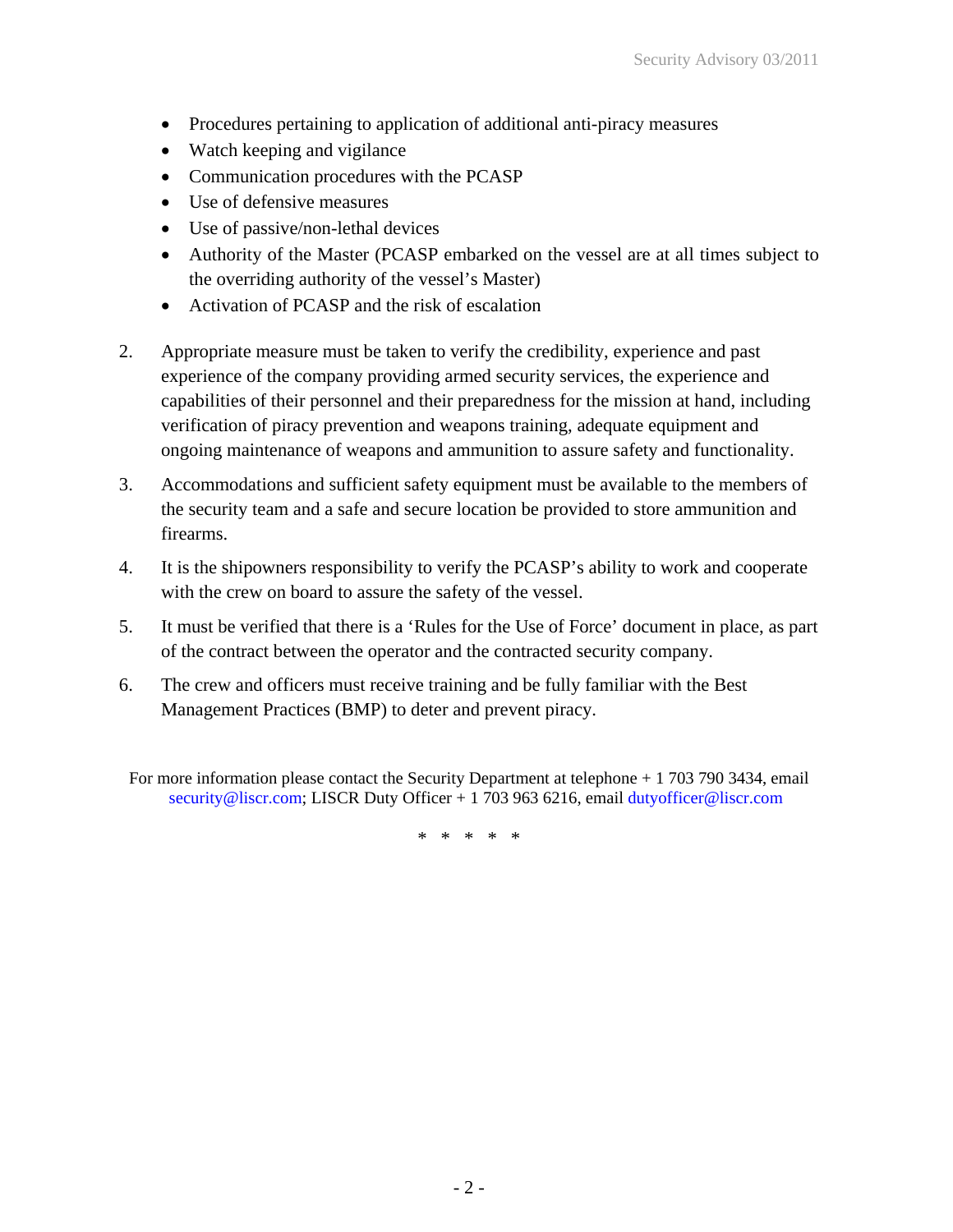### ANNEX

#### **INTERIM GUIDANCE TO SHIP OWNERS, SHIP OPERATORS, AND SHIPMAST ERS ON THE USE OF PRIVATELY CONTRACTED ARMED SECURITY PERSONNEL (PCASP) ON BOARD SHIPS IN THE HIGH RISK AREA**

### **1. Introduction**

The increased threat to commercial shipping by Somalia-based pirates has led to extended use of armed guards and a marked expansion in the number of firms offering armed maritime security services for vessels transiting the High Risk Area. The Organization whilst not endorsing the use of privately contracted armed security personnel (PCASP) understands that shipping companies may find it difficult to identify reliable, professional private providers of armed security.

The decision on the employment of PCASP on board ships is a complex one for a ship owner. The absence of applicable regulation and industry self-regulation coupled with complex legal requirements governing the legitimate, transport, carriage and use of firearms gives cause for concern. This situation is further complicated by the rapid growth in the number of Private Maritime Security Company (PMSC) and doubts about the capabilities and maturity of some of these companies. Significant competence and quality variations are present across the spectrum of contractors offering services.

The purpose of these Guidelines is to provide guidance to shipowners, ship operators and ship masters on the use of PCASP on board ships to provide additional protection against piracy.

It is important to note that flag State jurisdiction and thus any laws and regulations imposed by the flag State concerning the use of private security companies apply to their vessels. Furthermore it is also important to note that port and coastal States' law may also apply to such vessels.

The use of PCASP should not be considered as an alternative to Best Management Practices (BMP) and other protective measures. Placing armed guards on board as a means to secure and protect the vessel and its crew should only be considered after a risk assessment has been carried out. It is also important to involve the Master in the decision making process.

### **Definitions**

*High Risk Area*: an area as defined in the BMP unless otherwise defined by the flag State

*Private Maritime Security Companies (PMSC):* Private contractors employed to provide Security Personnel, both armed and unarmed, on board for protection against piracy

*Privately contracted armed security personnel (PCASP):* armed employees of PMSC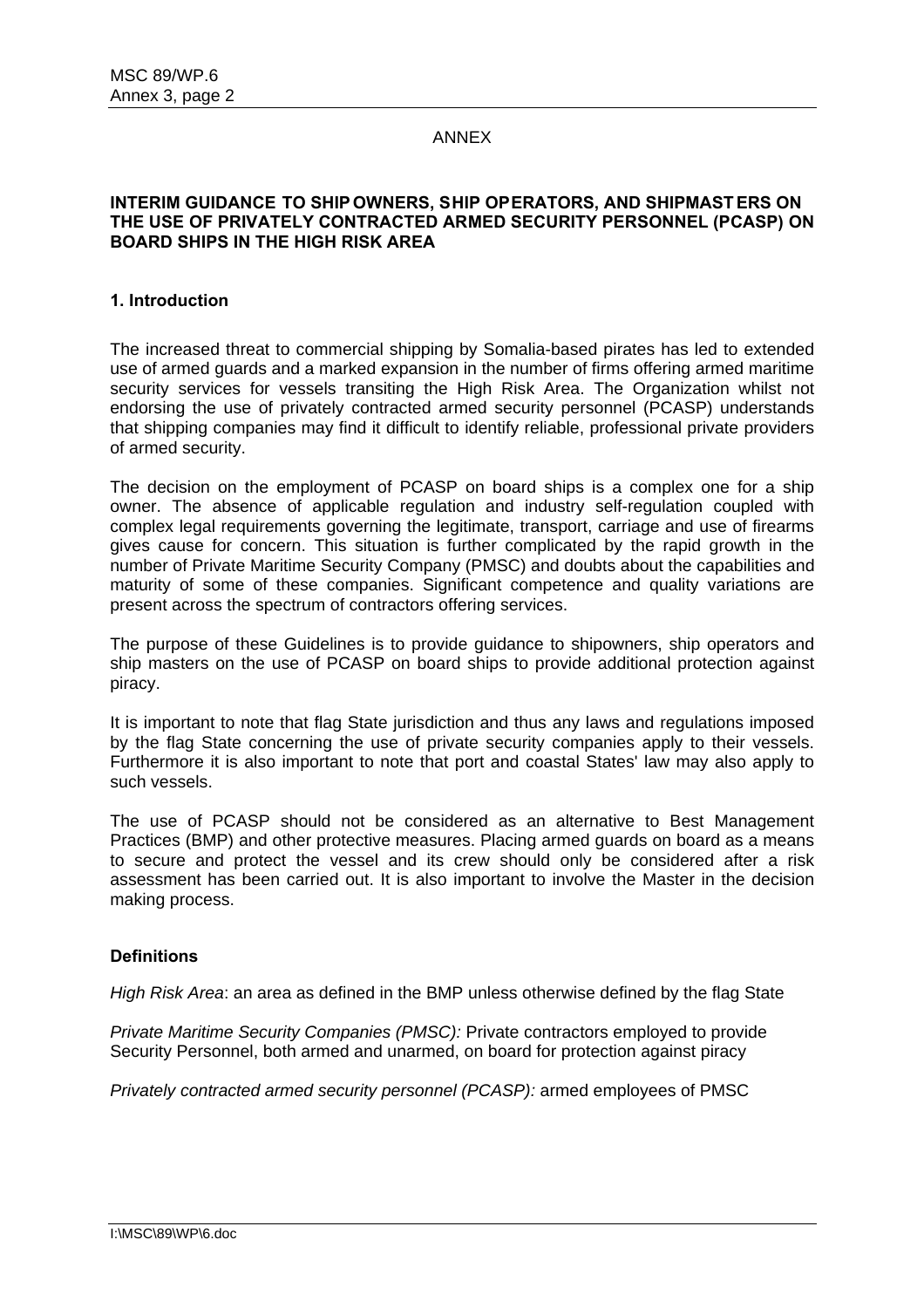#### **Risk assessment**

Shipowners should ensure that the flag State is consulted at an early stage in their consideration of the decision to place PCASP on board to ensure that any statutory requirements are met.

Whether to use PCASP within the High Risk Area is a decision for the individual shipowner after a thorough risk assessment and after ensuring all other practical means of self protection have been employed.

The risk assessment should include and document the following factors and considerations, prior to making the determination to take such actions:

- .1 vessel and crew security, safety and protection;
- .2 whether all practical means of self protection have been effectively implemented in advance;
- .3 the potential misuse of firearms resulting in bodily injury or death;
- .4 the potential for unforeseen accidents;
- .5 liability issues;
- .6 the potential for escalation of the situation at hand; and
- .7 compliance with international and national law.

#### **2. PMSC Selection Criteria**

#### **2.1 General**

As with any other type of contractor it is important to undertake the usual due diligence, this normally includes investigation and enquiries in relation to:

- .1 Company structure and place of registration;
- .2 Company ownership;
- .3 Financial position (e.g. annual accounts/bank references);
- .4 Extent of insurance cover (in particular covering third party risks);
- .5 Senior management experience; and
- .6 Quality management indicators e.g. ISO accreditation.

#### **2.2 PMSC Background Information**

To assess the capability of the PMSC to carry out a proposed task a thorough enquiry regarding the prospective PMSC should be undertaken, particularly in the absence of a robust accreditation scheme for PMSC.

The PMSC should be able to provide documentary evidence which may include:

.1 maritime (as opposed to land-based) experience;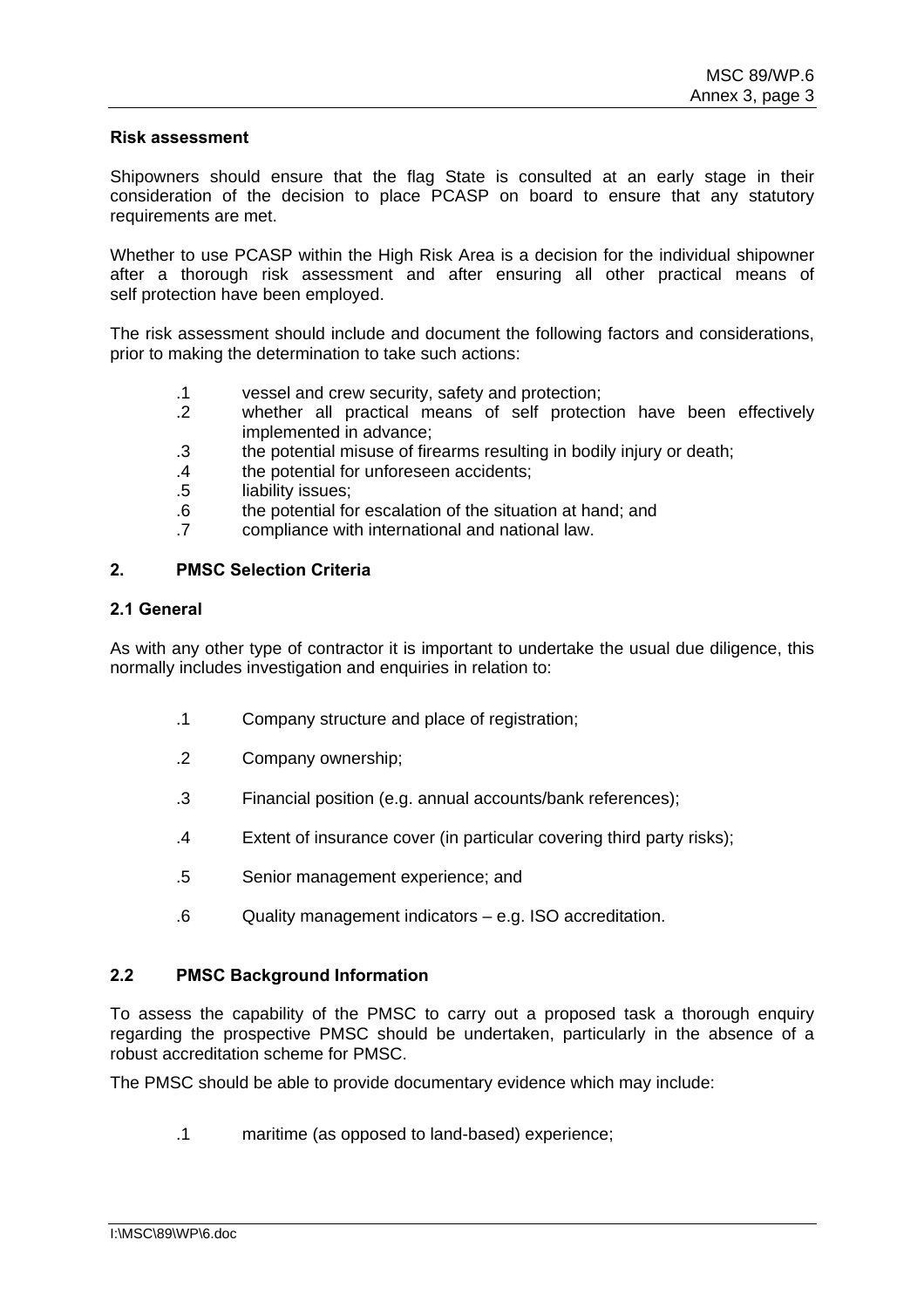- .2 written procedures on management including team leading skills, chain of authority, change in command, responsibilities in life saving;
- .3 understanding of flag State, port State and coastal State requirements with respect to carriage and usage of firearms;
- .4 availability of written testimonials/references from previous clients in the maritime industry;
- .5 availability of documentary evidence that firearms are procured, transported, embarked and disembarked legally;
- .6 understanding of the Somalia-based piracy threat including the military operations in the area, and the means to maintain current knowledge;
- .7 understanding of BMP and, in particular, ship protection measures; and
- .8 access to legal advice (e.g. in-house counsel / external legal advisers) on a 24/7 basis.

### **2.3 Selection and Vetting of PMSC**

As the quality of the service delivery depends to a very great extent on the quality and experience of the individuals that make up the onboard PCASP, the quality of the selection and vetting of that team is essential. The PMSC should demonstrate that they have verifiable, written internal policies and procedures for determining suitability of their employees.

The PMSC should be able to provide documentary evidence which may include:

- .1 criminal background checks;
- .2 history of employment checks;
- .3 military and law enforcement background checks, where applicable;
- .4 records of medical, physical, and mental fitness of personnel (including drug and alcohol testing);
- .5 verifiable system in place to ensure continued suitability for employment of their personnel;
- .6 documentary evidence of relevant experience and certification in the use and carriage of firearms to be deployed; and
- .7 systems for provision of security identity documentation, travel documents and visas.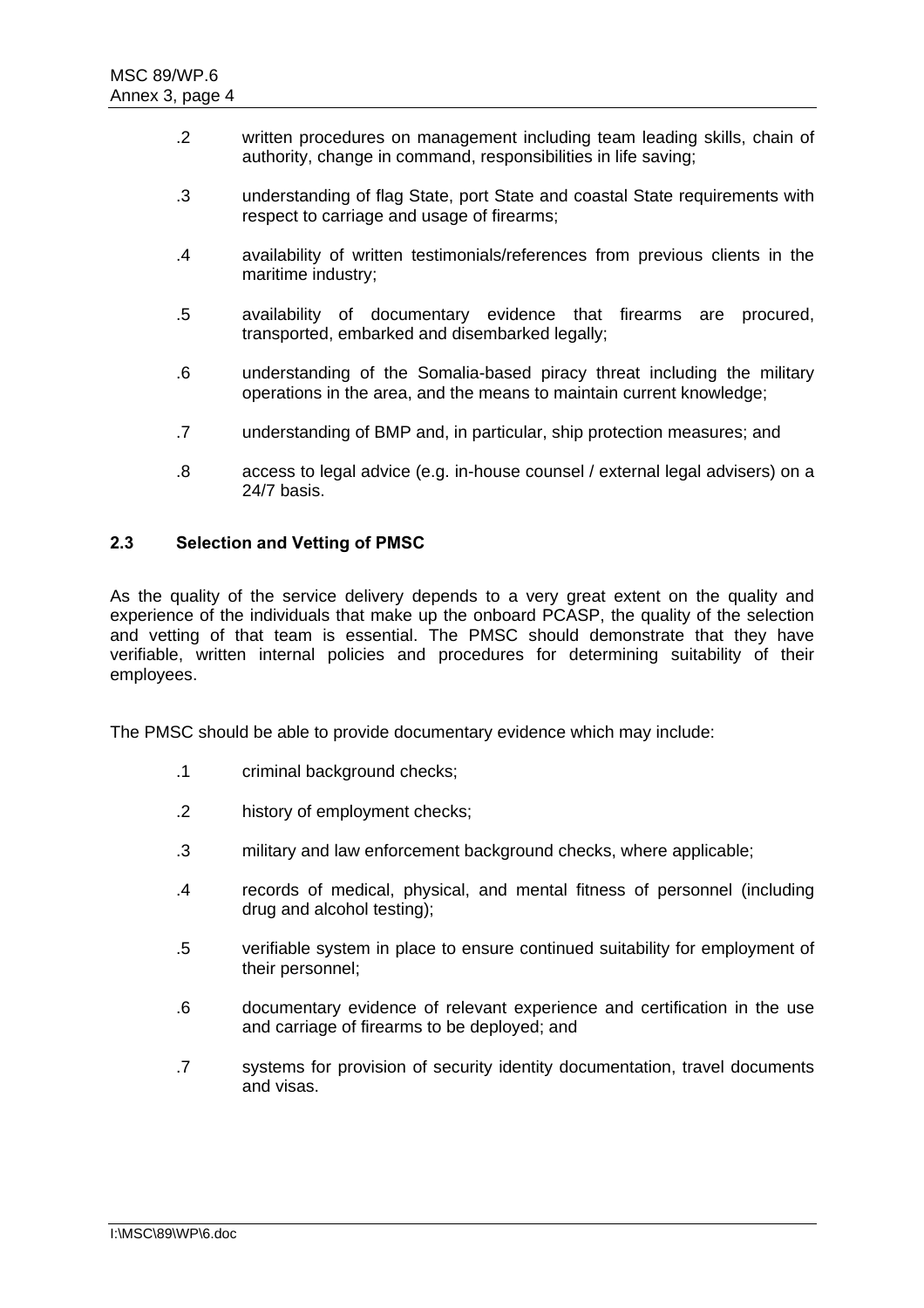### **2.4 Training of PCASP**

As the quality of professional training given to PCASP is of extreme importance, the shipowner should verify that the PMSC have adequate training procedures in place. The records of that training should give confidence that the PCASP have been provided with appropriate knowledge and skills.

The PMSC should be able to provide documentary evidence which may include:

- .1 comprehensive and detailed records of training, both initial and refresher training, available for inspection;
- .2 subject to any additional requirements of the flag State, PCASP have received, as a minimum, ship-board familiarization training;
- .3 personnel trained and qualified to documented company standards in the appropriate use of force following recognised principles/guidelines recognized by the flag State;
- .4 personnel trained to operate the specific firearms and other security equipment that will be used on the vessels on which they will be deployed;
- .5 personnel given medical training to a recognised international standard; and
- .6 personnel given appropriate training and/or briefing with specific reference to the vessel type, where that vessel will be trading, and the provisions of the ISPS Code, ISM Code and BMP.

### **3. Service Provision Considerations**

#### **3.1 Insurance**

Owners should verify that PMSC maintain insurance cover for themselves, their personnel and third party liability cover and that the PMSC terms of engagement do not prejudice or potentially prejudice the shipowners' insurance cover.

#### **Shipowners insurance cover**

Liabilities, losses and expenses arising out of the deployment of PCASP may impact on the shipowner's property and liability insurance cover. Shipowners are strongly recommended to consult with their insurers prior to contracting with and embarking PCASP to assess the potential impact on their insurance cover, particularly as it relates to armed engagements and liability insurance held by the PMSC.

### **PMSC insurance cover**

PMSC should provide evidence that they hold and will maintain for the duration of the contract:

.1 public and employers liability insurance cover to an appropriate level and as required by the shipowner; and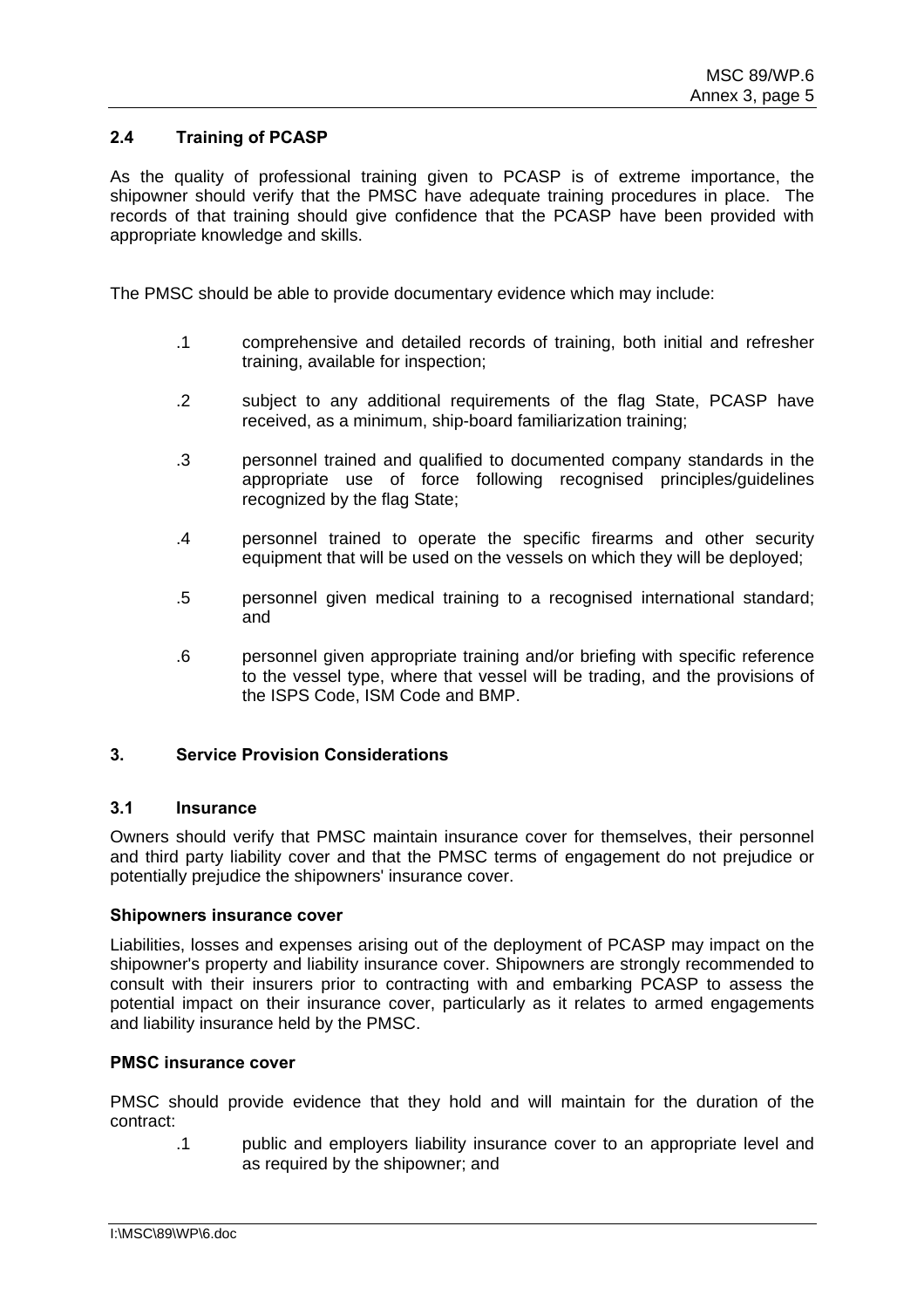.2 personal accident, medical expenses, hospitalization and repatriation insurance.

The PMSC should insure its personnel to carry and use firearms on the high seas and territorial waters, for accident, injury and damage arising from the use of firearms and liability for any claim that might arise from the carriage and the use of firearms.

It is vital that shipowners, charterers and underwriters review all provisions in their charters and policies and ensure adequate attention is paid to the questions raised.

### **3.3 PCASP Team Size, Composition and Equipment**

The size, composition and equipment of the proposed PCASP team should be carefully discussed and agreed as necessary by the shipowner contracting with the PMSC. Factors for consideration may include:

- .1 **Size of the PCASP Te am** this will be influenced by factors including, length of the estimated time of the vessel transit, latest threat assessment, the agreed duties of the PCASP team (will they act as additional lookouts, assist with rigging self protection measures?) and size and type of vessel. The analysis should indicate the number of persons that should form the security team.
- .2 **Ship safety certificate** the size of the PCASP team plus the crew should not exceed that specified in the Ship's Safety Certificate. If the ship safety certificate requirements can not be met due to added security personnel the flag Administration should be consulted.
- .3 **Composition** it is important that there is an appropriate hierarchy, experience and skill mix within the onboard PCASP team. The team leader should be competent in vessel vulnerability and risk assessments and be able to advise on ship protection measures. It is recommended that one of the PCASP personnel be qualified as the team medic.
- .4 **Equipment requirements** this will be influenced by factors including, length of the estimated time of the vessel transit, latest threat assessment, and the agreed duties of the PCASP team, (Will they act as additional lookouts - day & night vision equipment - assist with rigging self protection measures?) and the size and type of vessel. Enhanced medical equipment is recommended.

### **3.4 Command and Control of Onboard Security Team – including relationship with the Master**

**A shipowner/operator when entering into a contract with a PMSC** should ensure that the command and control structure linking the ship operator, the Master, the ship's officers and the PCASP team leader has been clearly defined and documented.

Further, prior to boarding the PCASP, the shipowner should ensure that the Master and crew are briefed and exercises are planned and conducted so that all the roles and responsibilities are understood by all personnel on board prior to entering the HRA.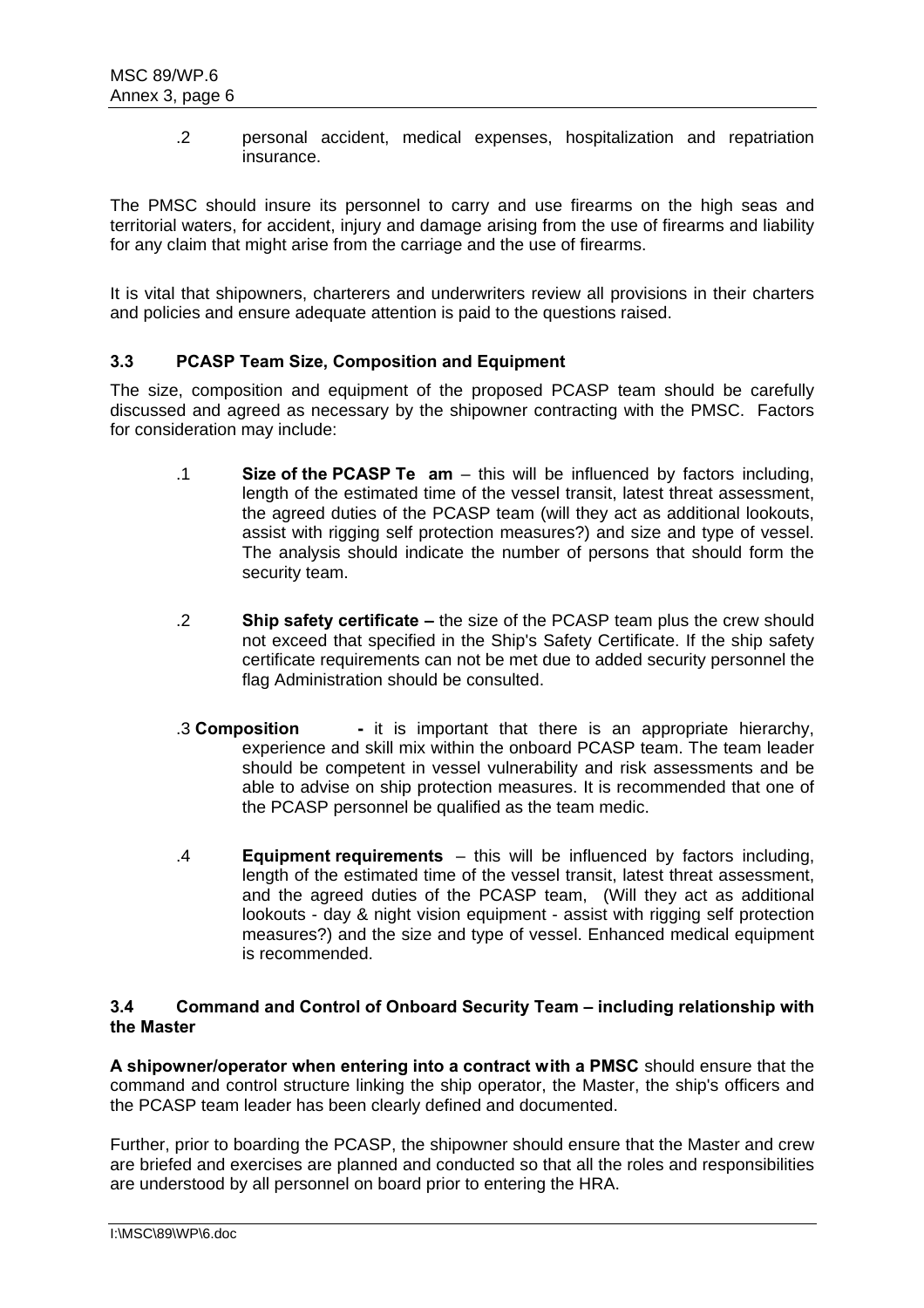In order to provide the required clarity the documented command and control structure should provide:

- .1 A clear statement that at all times the Master remains in command, and retains the overriding authority on board;
- .2 A clearly documented set of vessel and voyage specific governance procedures, *inter alia*, covering procedures in 3.5, 3.6 and 3.7 which include procedures for conducting exercises based on these procedures;
- .3 A documented list of duties, expected conduct, behaviour and documentation of PCASP actions on board; and
- .4 Transparent two-way information flow and recognisable coordination and cooperation between the shipowner, charterer, PCASP, PMSC and the vessel's master, officers and crew.

Factors to determine such success may include:

- .1 Providing regular updated intelligence based threat assessments throughout the contracted period on board, and utilising this information to offer suggestions as to the vessels proposed routeing, amending same if required, and under the ships contractual arrangements;
- .2 Monitoring the daily activities of the onboard PCASP;
- .3 Having a 24 hour Emergency Response and a Contingency Plan in place covering all potential actions; and
- .4 Providing feedback on crew training and ship hardening requirements based upon reports received from the PCASP.

#### **3.5 Management of Firearms and Ammunition from Embarkation to Disembarkation**

An essential requirement of the PCASP team will be to demonstrate responsible management and use of weapons and ammunition at all times when on board. Issues to be considered should include:

- Documented compliance with the relevant flag, coastal and port State legislation and relationships governing the transport and provision of firearms, ammunition and security equipment to the point of embarkation and disembarkation or ports/places at which the vessel may call as part of its intended voyage whilst the PCASP team is on board. PCASP should be able to prove that actual inventory carried matches all documented declarations;
- appropriate containers for firearms, ammunition and security equipment at the point of transfer to the ship;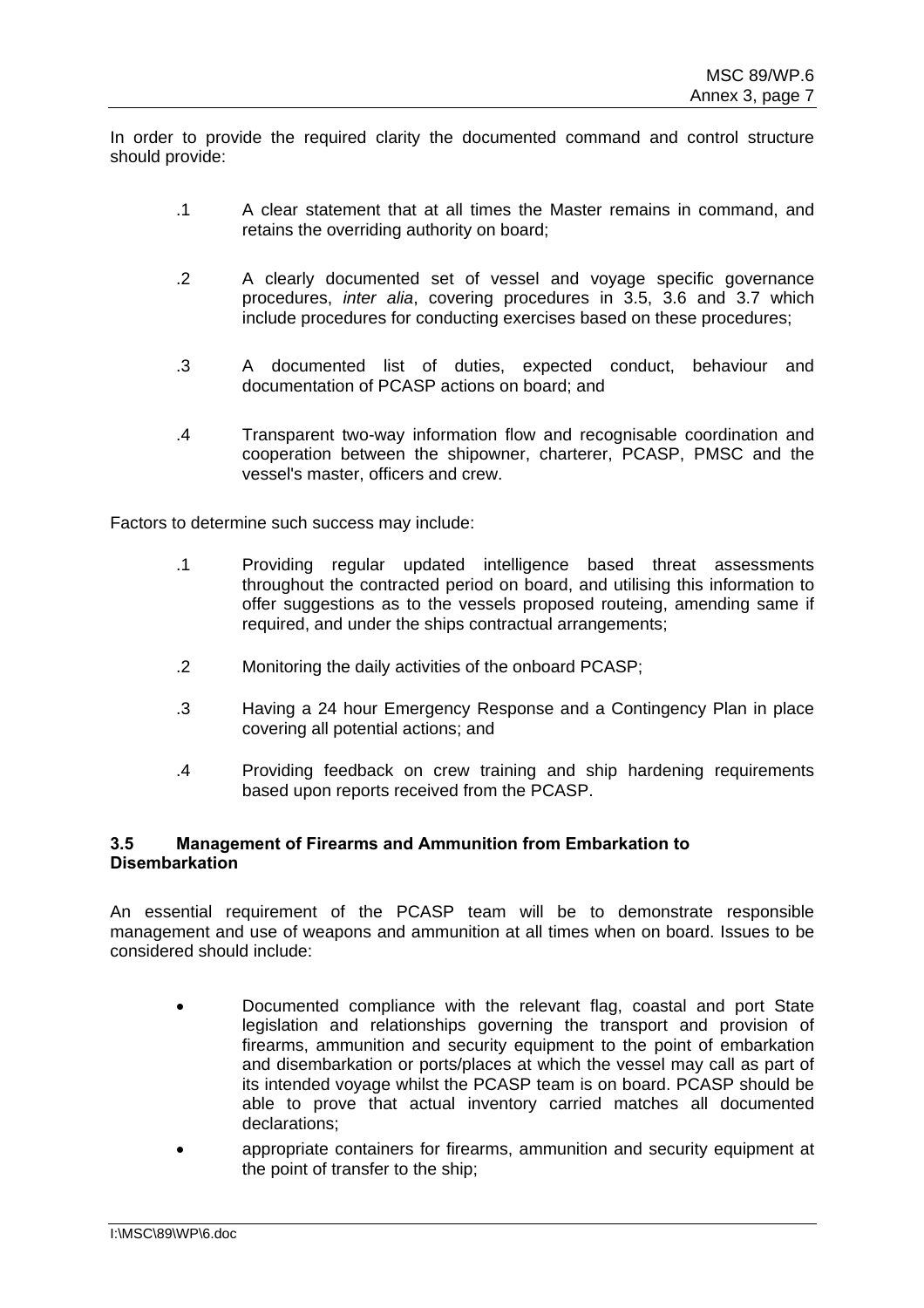- Documented standards and procedures for a complete inventory of all firearms, ammunition and security equipment available upon arrival aboard the vessel (Inventory should detail make, model, calibre and serial number of all firearms; and details of ammunition and amount);
- Control procedures for separate and secure onboard stowage and deployment of firearms, ammunition and security equipment;
- Areas where firearms may or may not be carried, together with the weapon state (e.g. unloaded & magazine off, magazine on & safety catch on & no round chambered) and what will initiate a change in that state should be confirmed;
- Detailed and exercised orders for when firearms can be loaded and "made ready" for use should be confirmed, trained and documented during certain periods as listed in the PCASP contract, to ensure the highest of safety and operational capabilities for use of arms aboard the vessel;
- The inventory should be reconciled on disembarkation of all arms and ammunition from the vessel.

### **3.6 Rules for the Use of Force**

It is essential that all PCASP have a complete understanding of the rules for the use of force as agreed between shipowner, PMSC and Master and fully comply with them. PCASP should be fully aware that their primary function is the prevention of boarding using the minimal force necessary to do so. The PMSC should provide a detailed graduated response plan to a pirate attack as part of its team's operational procedures.

PMSC should require their personnel to take all reasonable steps to avoid the use of force. If force is used, it should be in a manner consistent with applicable law. In no case should the use of force exceed what is strictly necessary, and should be proportionate to the threat and appropriate to the situation.

PMSC should require that their personnel not use firearms against persons except in self-defence or defence of others against the imminent threat of death or serious injury, or to prevent the perpetration of a particularly serious crime involving grave threat to life.

### **3.7 Reporting and Record Keeping**

The Master should maintain a log of every circumstance in which firearms are discharged, whether accidental or deliberate. Such actions should be fully documented in sufficient detail in order to produce a formal written record of the incident.

The requirements of a formal written report may be considered to include the following:

- .1 Time and location of the incident;
- .2 Details of events leading up to the incident;
- .3 Written statements by all witnesses and those involved from the vessel crew and security team of the incident;
- .4 The identity, and details of personnel involved in the incident;
- .5 Details of the incident;
- .6 Injuries and/or material damage sustained during the incident; and
- .7 Lessons learned from the incident and, where applicable, recommended procedures to prevent a recurrence of the incident.